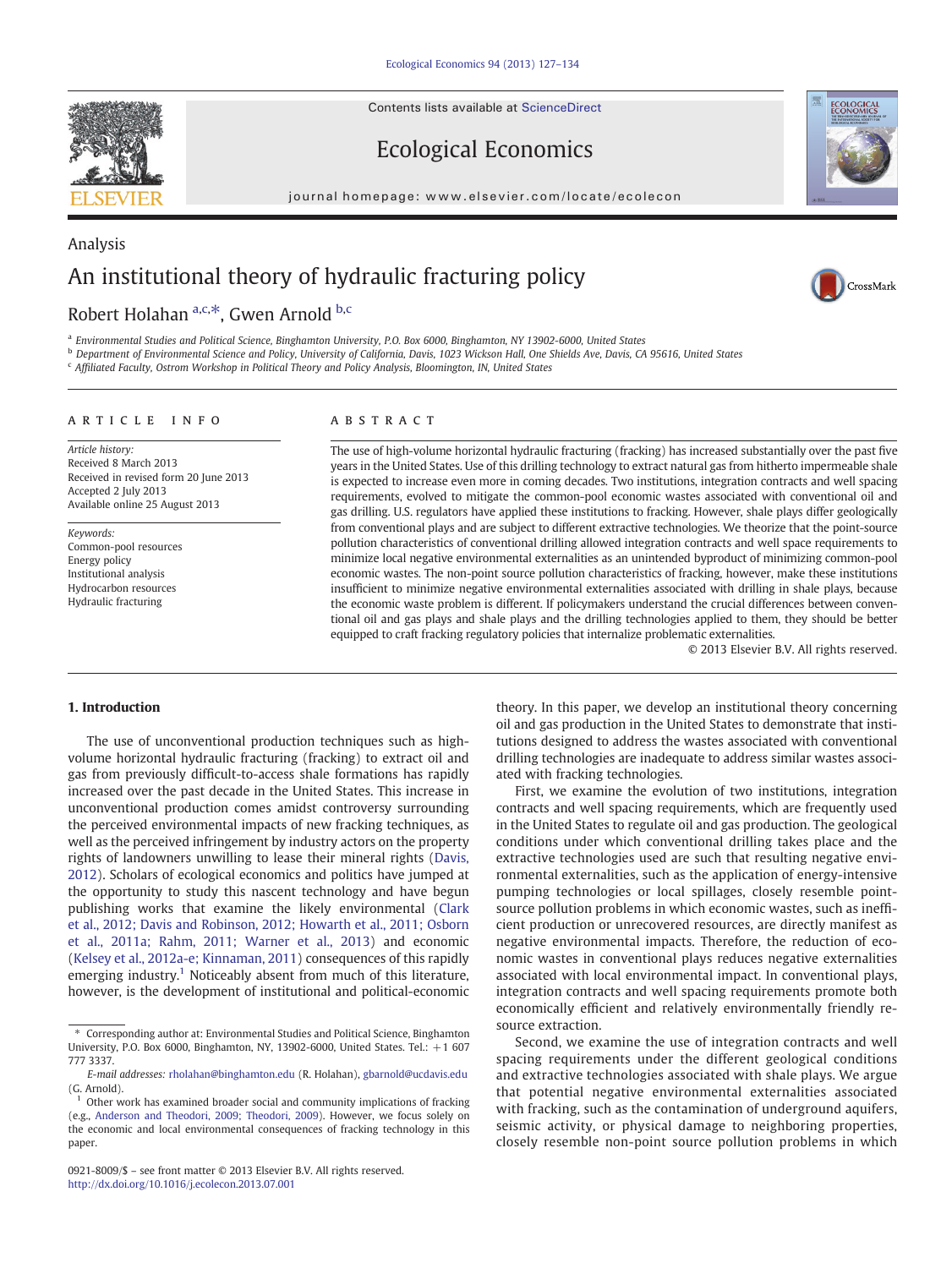the reduction of economic wastes does not necessarily result in a consequent decrease of local environmental impact. While the geology of most conventional oil and gas plays allows well operators to drill targeted, carefully controlled wellbores into known geologic formations, the geology of shale plays necessitates horizontal wellbores that expand into unknown geologic conditions [\(Chalmers et al., 2012\)](#page--1-0). These differences imply that integration contracts and well spacing requirements are less effective at promoting economically efficient and environmentally friendly resource extraction in shale plays.

Our theory draws on the work of [Libecap and Wiggins \(1984, 1985\),](#page--1-0) [Wiggins and Libecap \(1985\) and Libecap \(1989\)](#page--1-0), who explore the use of voluntary and forced integration as mechanisms for minimizing common-pool economic wastes in conventional oil plays. We expand on their work by incorporating environmental impacts into production outcomes and then by holding institutions constant and theoretically exploring economic and environmental outcomes under differing geological and technological conditions. Policies designed to regulate fracking, we argue, should address the non-point source nature of the externalities produced by this technology; they should match the geological and economic realities of fracking (see also [Scott et al., 2011](#page--1-0)).

Our argument is not about whether fracking is a normatively desirable production technology. Like all technologies, there are methods of use that are more or less economically efficient and more or less sustainable. Fracking may be pursued in a relatively economically and environmentally friendly manner, especially when its costs and benefits are compared to those associated with other common methods of producing energy from fossil fuels. Natural gas may indeed be a "transition fuel" that offers a bridge between carbon-based and renewable energy sources [\(Pacala and Socolow, 2004](#page--1-0)). $^2$  Our argument is that to achieve simultaneously the minimal amount of economic waste and environmental impact during resource production, regulatory institutions must address the economic incentives and environmental consequences jointly generated by the geology of shale plays and the technology used to exploit them.

The next section provides a brief review of recent policy scholarship concerning fracking and highlights the general lack of theoretical grounding in the literature. Section 3 introduces the common-pool economic waste problems in conventional and shale productions, respectively. [Section 4](#page--1-0) examines the institutional evolution of current oil and gas regulations by explaining how coordinating institutions evolved to address economic wastes associated with conventional drilling. It then discusses how the geological and technological differences between conventional drilling and fracking generate distinct economic incentives that, in turn, influence environmental impacts differently. [Section 5](#page--1-0) concludes with a summary and a discussion of potentially fruitful research avenues and fracking policy measures.

#### 2. Existing Studies

While the policy literature on fracking is still in early stages of development, a substantial portion of it documents environmental concerns raised by scholars and the public, particularly with respect to water and air resources. A careful review of the literature shows that most articles fall into one of three categories. The first are review articles that note the sudden rise in fracking activity, discuss particular shale plays and regulations, or call for more research into the policy implications of fracking (e.g. [Boersma and Johnson, 2012;](#page--1-0) [Kinnaman, 2011; Rahm, 2011\)](#page--1-0). The second are relatively atheoretical articles that focus on public opinion about or community responses to fracking (e.g. [Brasier et al., 2011; Theodori, 2009\)](#page--1-0). To the extent that these articles connect to theory, they tend to focus on

scholarship about the social consequences of boom–bust cycles in fossil fuel extraction (e.g., [Albrecht, 1978; Bates, 1978\)](#page--1-0). The third group contains empirical articles that point to specific environmental impacts purportedly caused by fracking. Articles in this third group are often challenged on the grounds that the authors failed to account adequately for one or more important variables or processes (e.g., [Cathless et al., 2012](#page--1-0)) or that the authors failed to link a particular impact to a particular fracking operation conclusively.

[Osborn et al. \(2011a\)](#page--1-0), for example, evaluated 68 drinking water wells closer to or farther from active fracking operations, and found "systematic evidence for methane contamination of drinking water associated with shale gas extraction" ([Osborn et al. 2011a, 8172](#page--1-0)). This conclusion was disputed by [Saba and Orzechowski \(2011\)](#page--1-0), who questioned the representativeness of the data and argued that other factors could have been responsible for the observed methane concentrations; by [Schon \(2011\)](#page--1-0), who pointed out that fracking fluid was not found in the well-water samples and questioned the geologic plausibility of the findings; and by [Davies \(2011\),](#page--1-0) who called for a more rigorous research design and case selection procedure. [Osborn](#page--1-0) [et al. \(2011b\)](#page--1-0) subsequently defended their inferences and later published a more expansive study ([Warner et al., 2013\)](#page--1-0).

It is interesting to note that one of the primary criticisms of the work by [Osborn et al. \(2011a\)](#page--1-0) was their inability to link systematically the negative environmental impacts they identified to specific fracking sources. In the realm of environmental economics and policy, however, difficulty establishing definitive cause-and-effect linkages occurs frequently in the analysis of non-point source pollution. It is likely that, as additional empirical studies are published concerning the environmental impacts of fracking, critics will continue to dispute the causality of these studies' findings. While our theorizing in this article is not intended to link impacts to sources conclusively, we believe it offers the first serious attempt at developing a theory about fracking based on the geological and institutional characteristics of shale plays. Developing a theory that recognizes the non-point source nature of the environmental impacts linked to this extraction technique may at least allow researchers to temper their expectations regarding the outcomes of such scholarship. This theoretical foundation also may lay the groundwork for more productive dialog about fracking impacts and their precursors.

While conventional oil and gas production also creates environmental impacts, much of the literature described above seems to be driven by an assumption, often unstated, that the environmental risks associated with fracking are new, different, and arguably greater than those previously linked to conventional drilling. Yet why this should be so is seldom discussed. The environmental risks of fracking appear so large and consequential, we argue, in part because institutions have evolved to manage (indirectly) the environmental impacts associated with conventional oil and gas production, but effective institutions for the same purpose do not yet exist for fracking or are only in the early stages of implementation.

In the following sections, we examine how institutions developed to manage conventional oil and gas drilling and how these institutions have been applied to unconventional fracking. We next discuss the common-pool economic waste problems of conventional oil and gas plays, then of shale plays. We focus on the interplay between geology and technology—specifically how the interplay in conventional plays produces one form of common-pool economic wastes and how the interplay in shale plays produces a different form.

#### 3. Common-Pool Economic Waste Problems in Conventional and Shale Productions

#### 3.1. Conventional Drilling: How It Occurs and the Common-Pool Problem

Oil and gas are common-pool resources, characterized by rivalry and non-excludability [\(Ostrom, 1990](#page--1-0)). Rivalry means that once a

 $2$  For a debate on the pros and cons of viewing shale gas as a transition fuel, see [Howarth et al. \(2011\),](#page--1-0) [Wang et al. \(2011\),](#page--1-0) [Cathless et al. \(2012\),](#page--1-0) and [Stephenson et](#page--1-0) [al. \(2012\)](#page--1-0).